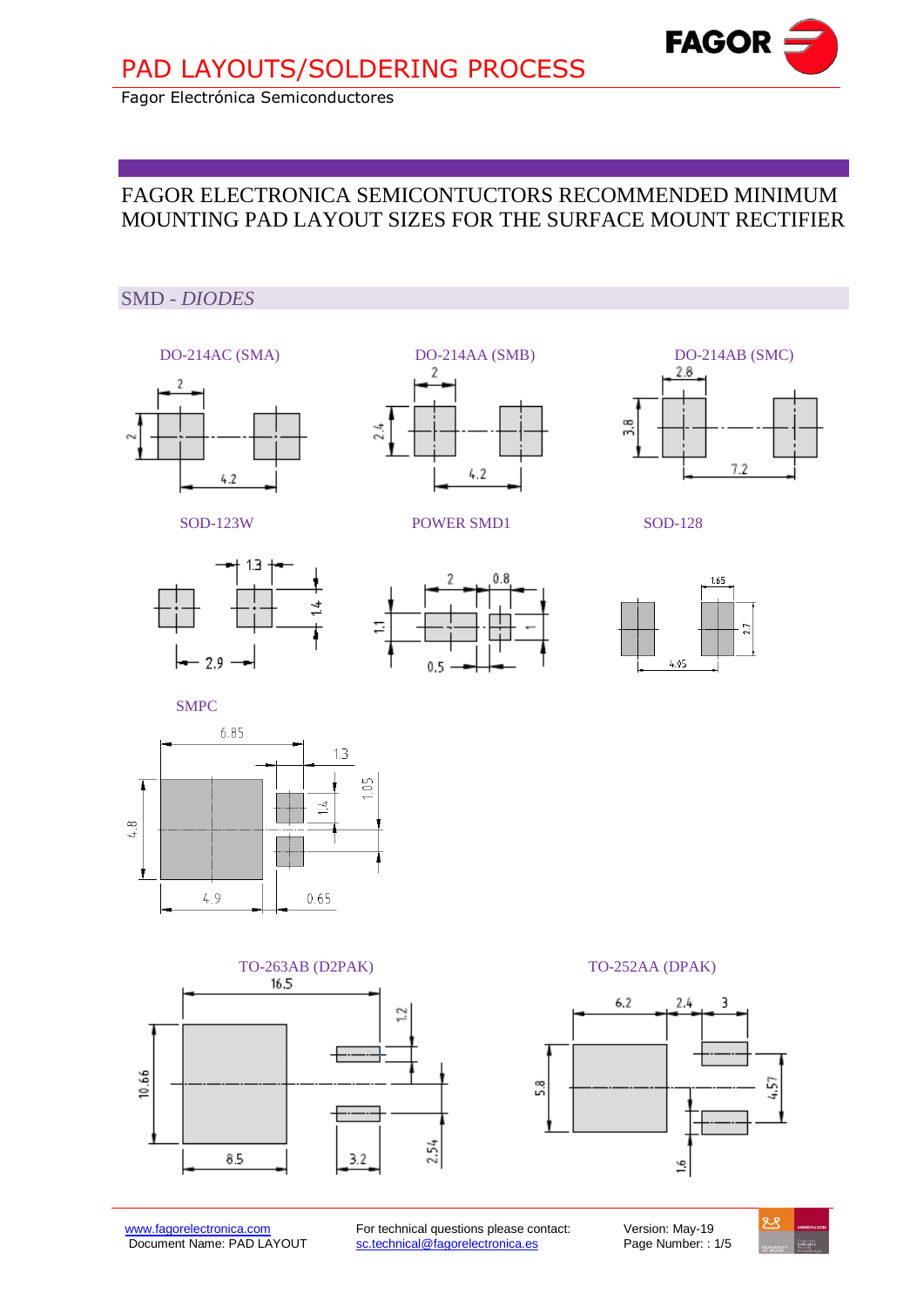# PAD LAYOUTS/SOLDERING PROCESS

## Fagor Electrónica Semiconductores

## SMD - *BRIDGES*

TO-269AA (MBS) DFS / THIN DFS

**FAGOR** 

**Fagor Electrónica, S. Coop.**





### THIN MINI DIP



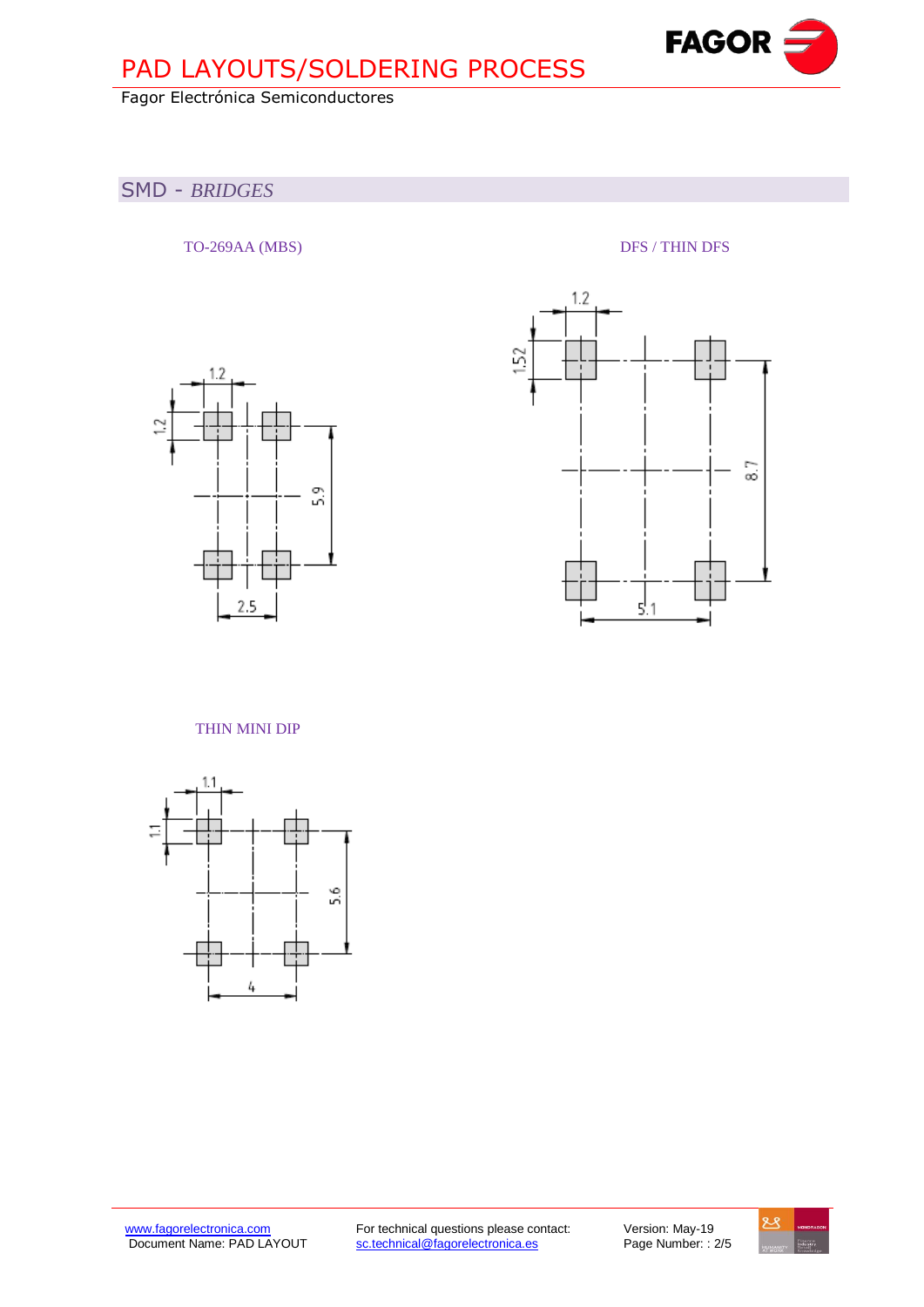# PAD LAYOUTS/SOLDERING PROCESS

## Fagor Electrónica Semiconductores

## SMD - *THYRISTORS*









**Fagor Electrónica, S. Coop.**

**FAGOR** 



### TO-252AA (DPAK) TO-263AB (D2PAK)



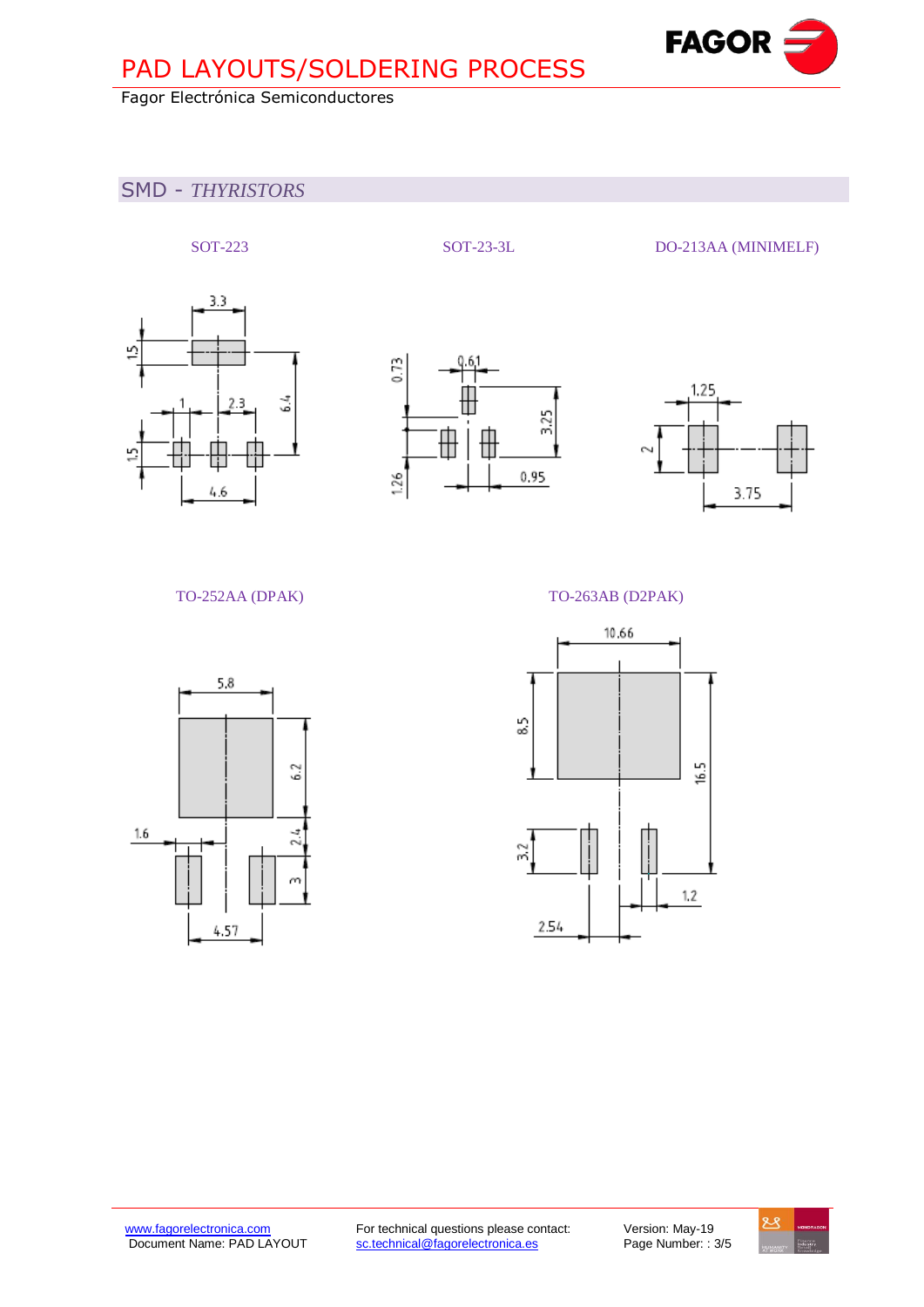Fagor Electrónica Semiconductores

## **FAGOR ELECTRONICA SEMICONDUCTOR RECOMMENDED SOLDERING PROCESS FOR SURFACE MOUNTED AND AXIAL-LEADED COMPONENTS**

Wave soldering has the highest solder temperature and heat transfer rates that are imposed by small resin molded parts like transistors, integrated circuits and surface mount components. The profile has a short dwell time in the solder pot and a preheat to minimize thermal shock for ceramic components and temperature problems with resin molded parts.

### **Wave Soldering Notes**

The profile illustrated below depends ultimately on the type of flux used with the solder paste. The peak temperature for this process should not exceed 265 ºC for PC-board mounting.

**Fagor Electrónica, S. Coop.**

**FAGOR** 



### **FIG. 1 – Lead (Pb)-free Wave Soldering Profile**

**REFLOW PROFILE**



[www.fagorelectronica.com](http://www.fagorelectronica.com/) For technical questions please contact: Version: May-19<br>Document Name: PAD LAYOUT sc.technical@fagorelectronica.es Page Number: : 4/5 sc.technical@fagorelectronica.es